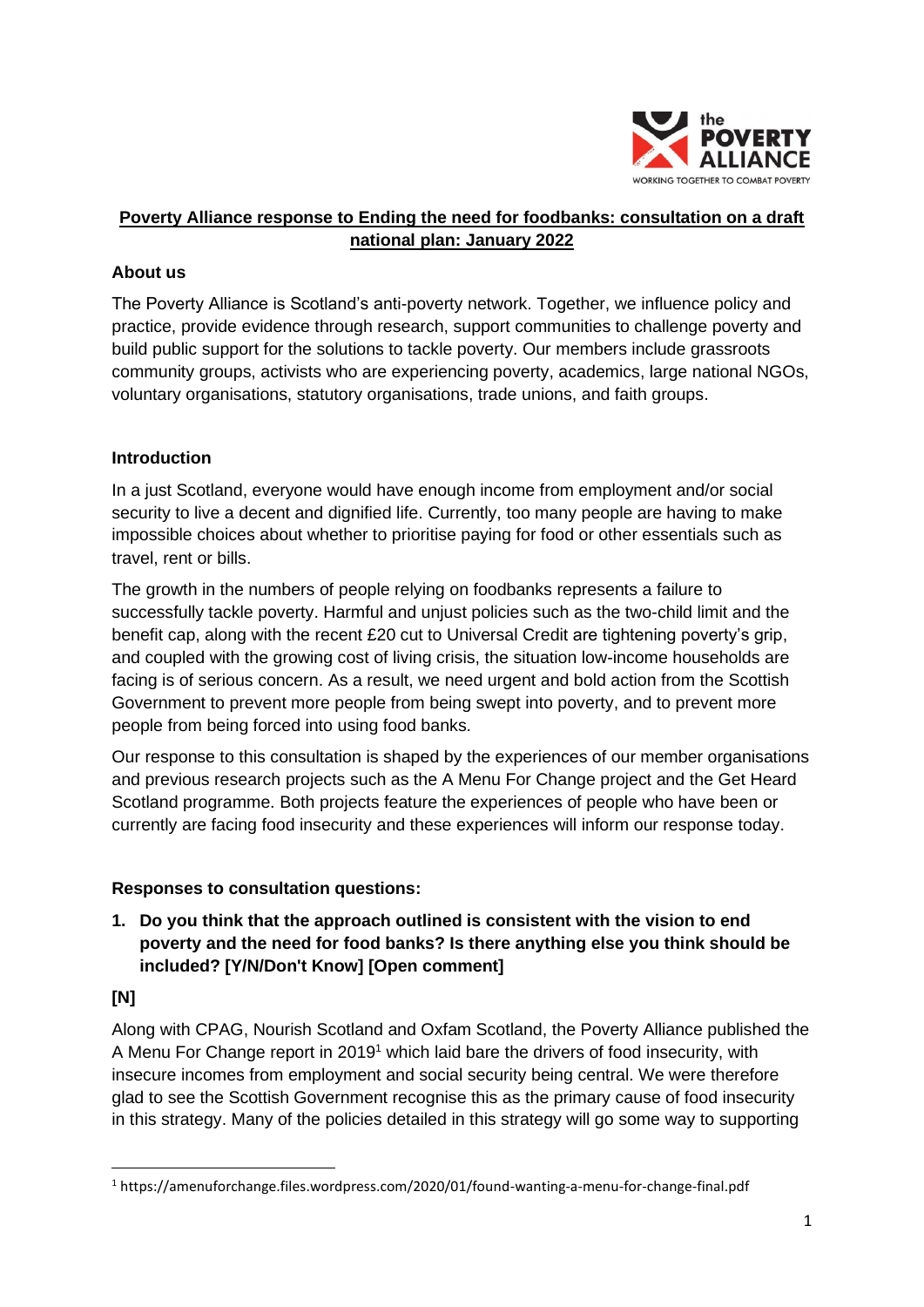and securing household incomes, and in so doing will help to tackle food insecurity. However, we do not believe they will not go far enough to eradicate the need overall.

Ending the need for foodbanks is to end poverty. To do this, the Scottish Government must use all powers available to maximise investment in social security and incentivise employers to pay the real Living Wage whilst ensuring flexible, secure working conditions. As the strategy indicates, many of the policies driving food insecurity come from the UK Government, policies such as the 5-week wait for Universal Credit and the benefit cap. However, there are clear and significant interventions the Scottish Government can make with the powers they have that would help to further reduce food insecurity and bring us closer toward the vision of ending the need for food banks.

## **Prevention**

## *Fair work*

Insecure, low paid work is a significant driver of food insecurity, forcing people to rely on other support to afford basic necessities. Although significant parts of employment policy remain reserved to the UK Government, there are still several actions the Scottish Government can take using the powers it currently has.

On the promotion of the real Living Wage, there has been a great deal of success in the real Living Wage movement with 2,448 employers currently accredited as Living Wage employers, with 52,000 workers receiving a pay increase as a result  $2$ -However certain sectors are less likely to pay the real Living Wage, such as the care sector and hospitality sector. Workers in these sectors are disproportionately<sup>3</sup><sup>3</sup>. What these groups also share in as increased vulnerability to poverty and a higher likelihood to need to turn to foodbanks.

To tackle this, as we called for in our 2021 manifesto 'A Scotland For All Of Us', <sup>4</sup> the Scottish Government should use its local taxation powers to drive and incentivise a move towards paying the real Living Wage. For example, introducing a locally-collected low-pay levy in order to fund a Fair Work Bonus for Living Wage-accredited employers. This would incentivise employers to embed Fair Work practices rather than develop business models based on low-paid, insecure work, thereby ensuring more people have secure, decent income from work and reducing the chance of food insecurity.

Further to this, in developing employability schemes, it is critical that the Scottish Government ensures that groups already facing exclusion from the labour market (lone parents – who are overwhelmingly women-, BME people, disabled people and people with mental health issues) are not overlooked. Data from the Trussell Trust shows that two thirds (66%) of households referred to a food bank in early 2020 had one or more members with a

<sup>2</sup> <https://scottishlivingwage.org/>

<sup>3</sup> <https://www.gov.scot/collections/working-poverty/>

<sup>4</sup> [https://www.povertyalliance.org/wp-content/uploads/2021/03/A-Scotland-for-all-of-us-Poverty-Alliance-](https://www.povertyalliance.org/wp-content/uploads/2021/03/A-Scotland-for-all-of-us-Poverty-Alliance-2021-Scottish-Parliament-election-manifesto.pdf)[2021-Scottish-Parliament-election-manifesto.pdf](https://www.povertyalliance.org/wp-content/uploads/2021/03/A-Scotland-for-all-of-us-Poverty-Alliance-2021-Scottish-Parliament-election-manifesto.pdf)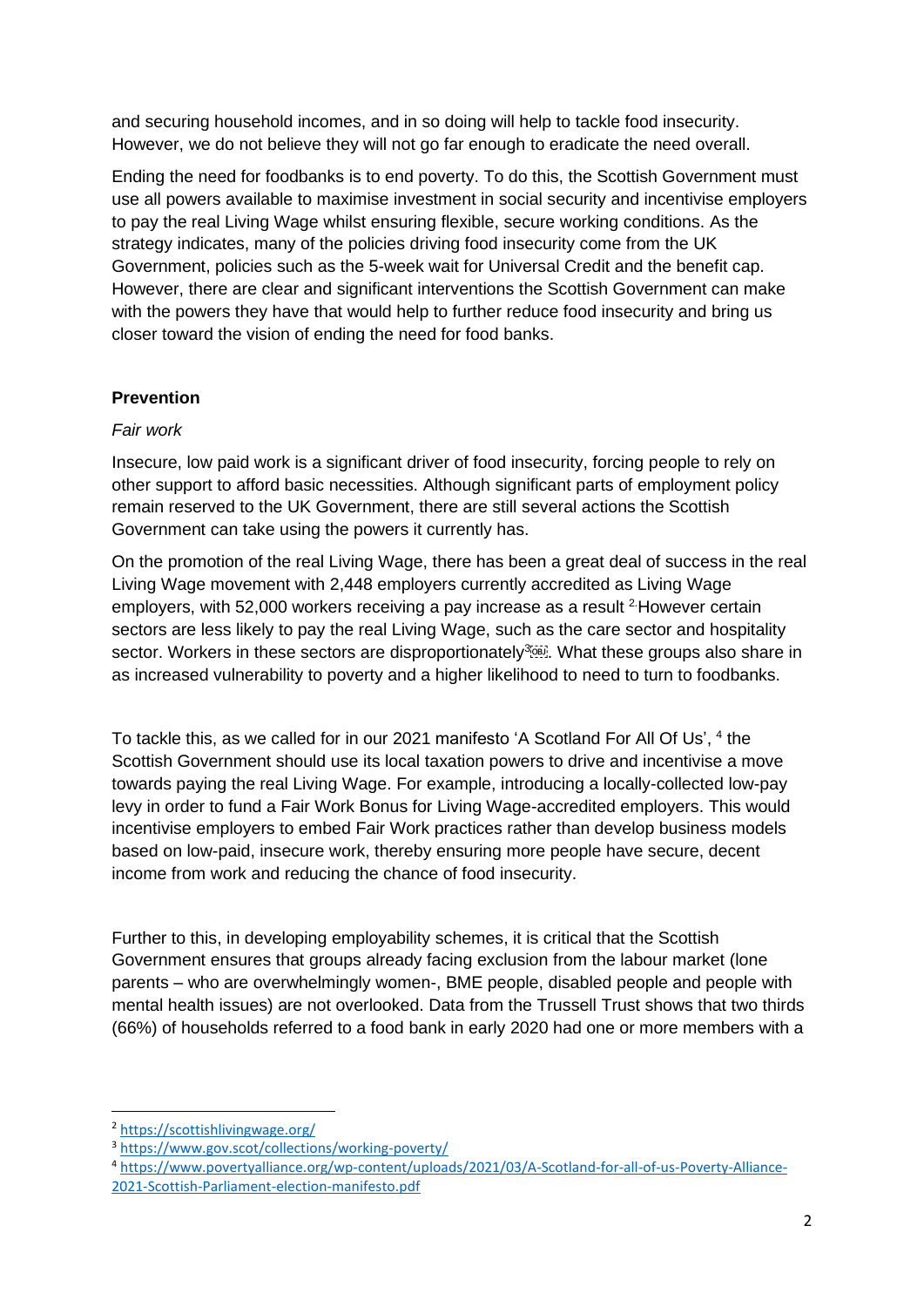disability. <sup>5</sup> Employability schemes must therefore be designed in ways that reflect and meet the needs of different groups, so as to prevent further exclusion.

Insecure work is another key trigger of food insecurity, as evidenced in the A Menu for Change report which noted a higher reliance on foodbanks during gaps in income due to short term contracts ending or lack of guaranteed hours due to zero-hours contracts<sup>6</sup>. This links to the transition between employment and social security which often worsens outcomes for households relying on it. For example, research by the Trussell Trust showed that the 5-week wait for initial Universal Credit payments was one of the key drivers leading people to use foodbanks<sup>7</sup>. Power over employment law is reserved to the UK Government, there are initiatives that can be supported, such as the Living Hours initiative that is being delivered by Living Wage Scotland.<sup>8</sup>

Finally, the Scottish Government must also prioritise action to remove barriers to paid work, for example, many single parents are locked out of the labour market due to a lack of flexible and affordable childcare. We welcomed the previous expansion of funded childcare to 1140 hours however this could and should be expanded further to 50 hours of childcare per week, in order to support parents – particularly lone parents, who are overwhelmingly women both to reduce costs but also to support those who wish to begin working, training and education. Engender have produced a comprehensive set of policy recommendations the Scottish Government should consider to ensure Scotland's economy works for women.<sup>9</sup>

### *Social Security*

Social security is often the primary source of income for people who are unable to work or face additional barriers to finding work. However, income from social security is inadequate to meet living costs and often leaves people unable to afford the essentials leading to foodbank use.<sup>10</sup> In the A Menu For Change programme, participants noted that their level of food insecurity often moved between different levels of severity depending on sudden and/or unexpected changes to income. <sup>11</sup> These changes were often related to insecure work conditions (zero-hour contracts, temporary contracts) or unexpected changes to benefits (having disability benefits reassessed to a lower level, the 5-week wait for universal credit).

How these benefits are administered and assessed, and particularly how they function in practice is crucially important after an individual moves into paid employment and before they receive their first benefit payments. The five-week wait for Universal Credit is particularly harmful in these transitionary stages, and although Universal Credit is still a policy area reserved to the UK Government, mechanisms can be put in place with the social security powers Scotland possesses to offset this. For example, the Universal Credit

<sup>5</sup> <https://www.trusselltrust.org/wp-content/uploads/sites/2/2021/05/State-of-Hunger-2021-Report-Final.pdf>

<sup>6</sup> <https://amenuforchange.files.wordpress.com/2020/01/found-wanting-a-menu-for-change-final.pdf>

<sup>7</sup> [https://www.trusselltrust.org/wp-content/uploads/sites/2/2017/04/Early-Warnings-Universal-Credit-and-](https://www.trusselltrust.org/wp-content/uploads/sites/2/2017/04/Early-Warnings-Universal-Credit-and-Foodbanks.pdf)[Foodbanks.pdf](https://www.trusselltrust.org/wp-content/uploads/sites/2/2017/04/Early-Warnings-Universal-Credit-and-Foodbanks.pdf)

<sup>8</sup> <https://scottishlivingwage.org/living-hours/>

<sup>9</sup> [Recovery \(engender.org.uk\)](https://www.engender.org.uk/content/publications/Gender--Economic-Recovery---Engender-and-Close-the-Gap.pdf)

<sup>10</sup> https://www.trusselltrust.org/news-and-blog/latest-stats/mid-year-stats/

<sup>11</sup> https://amenuforchange.files.wordpress.com/2020/01/found-wanting-a-menu-for-change-final.pdf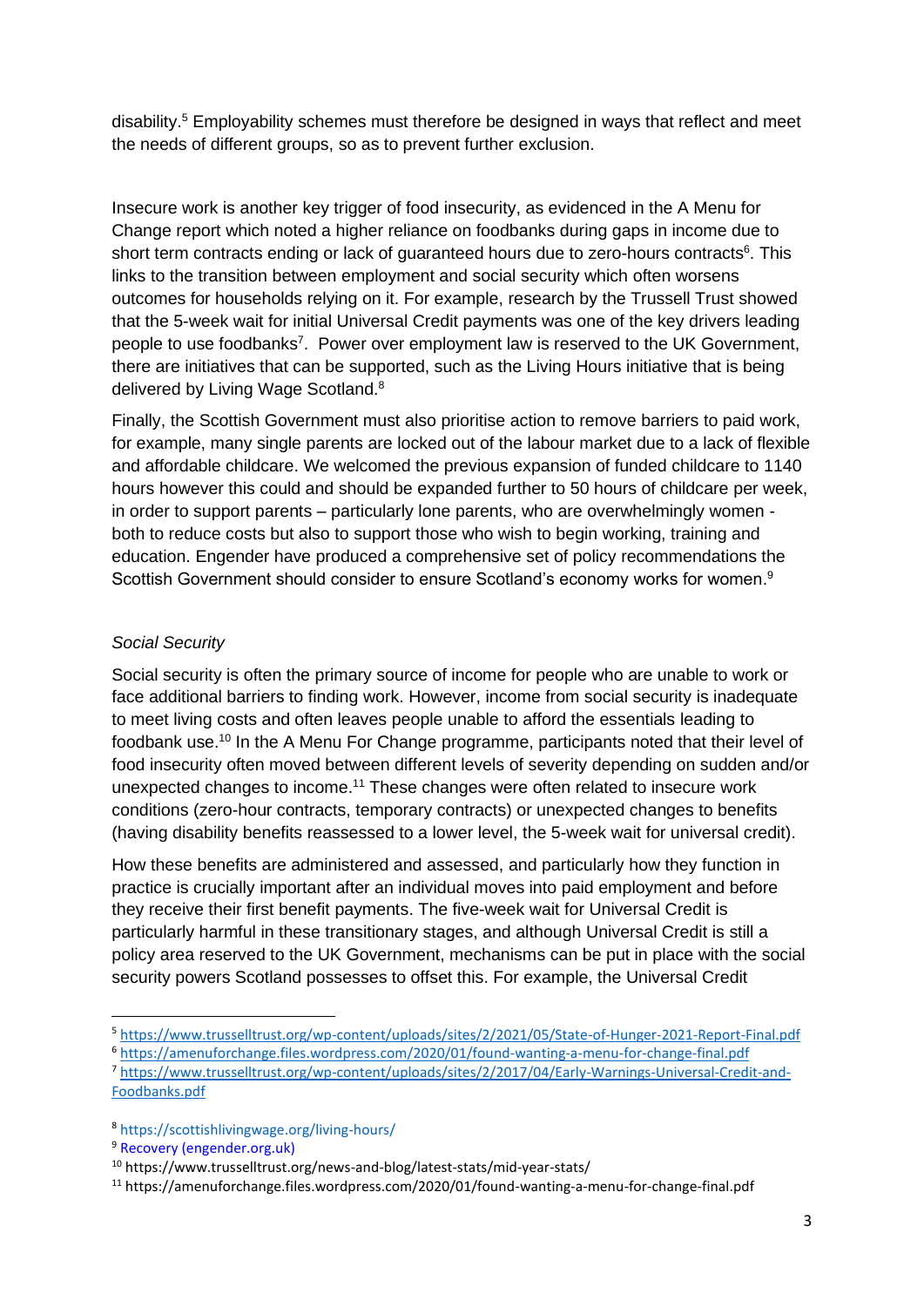Contingency Fund has been put in place in Northern Ireland which provides people waiting on their first Universal Credit payment with a one-off payment to tide them over.<sup>12</sup> Such a Fund could and should be explored by the Scottish Government.

We have welcomed a number of recent developments in Scotland's social security system, such as the doubling of the Scottish Child Payment to £20 per week and the continued investment in the Scottish Welfare Fund. However, data from the Scottish Government shows that just over half (53%) of applicants to the Scottish Welfare Fund were singleperson households.<sup>13</sup> Although we welcome policies aimed at ensuring no child is swept into poverty, more work must also be done to support households without children. For example, the single persons discount on council tax acknowledges the heightened costs of living alone, freeing up household income for other costs.

Some examples of measures that the Scottish Government can take now to reduce the need for foodbanks include:

- Ensuring that eligibility for the Scottish Child Payment is expanded to all over 6's as soon as possible and provide bridging payments (equating to the doubled amount) in the meantime.
- Continuing to invest in the discretionary housing payment scheme, ensuring that amounts are in-line with current real rental costs in both the social and private rental sectors.
- Beginning the process to investigate and implement a support fund for people leaving domestic abuse situations.
- Increasing the value of other financial support for low-income families, including the Best Start Grant and School Clothing Grant.
- Increasing the value of financial support for carers, including the Carer's Allowance Supplement and the Young Carers Grant.
- Investing in welfare rights provision to ensure people are aware of and able to access their entitlements.

# *Cost of living*

The continuing cost of living crisis is a significant cause for concern for low-income households and this was highlighted in engagement that we have undertaken with Poverty Alliance member organisations. The looming price hike of energy costs has the potential to push many more people into hardship. Although many of the plans detailed in the strategy have the potential to reduce the reliance on foodbanks, they do not appear to be strong enough to offset the financial shock on low-income households due to the cost of living crisis, which will likely lead to a squeeze on household budgets and a subsequent increasing reliance on foodbanks.

While the Scottish Government does not have powers over some key areas related to the cost-of-living crisis, it does have powers in many areas where a real difference can be made. One such area is transport. In our research *Transport and Child Poverty Beyond the Pandemic* commissioned by Transport Scotland, findings showed that low-income households were often exclusively using public transport and had no access to private

<sup>12</sup> https://www.nidirect.gov.uk/articles/extra-financial-support#toc-1

<sup>13</sup> https://www.gov.scot/publications/scottish-welfare-fund-statistics-update-to-30-june-2021/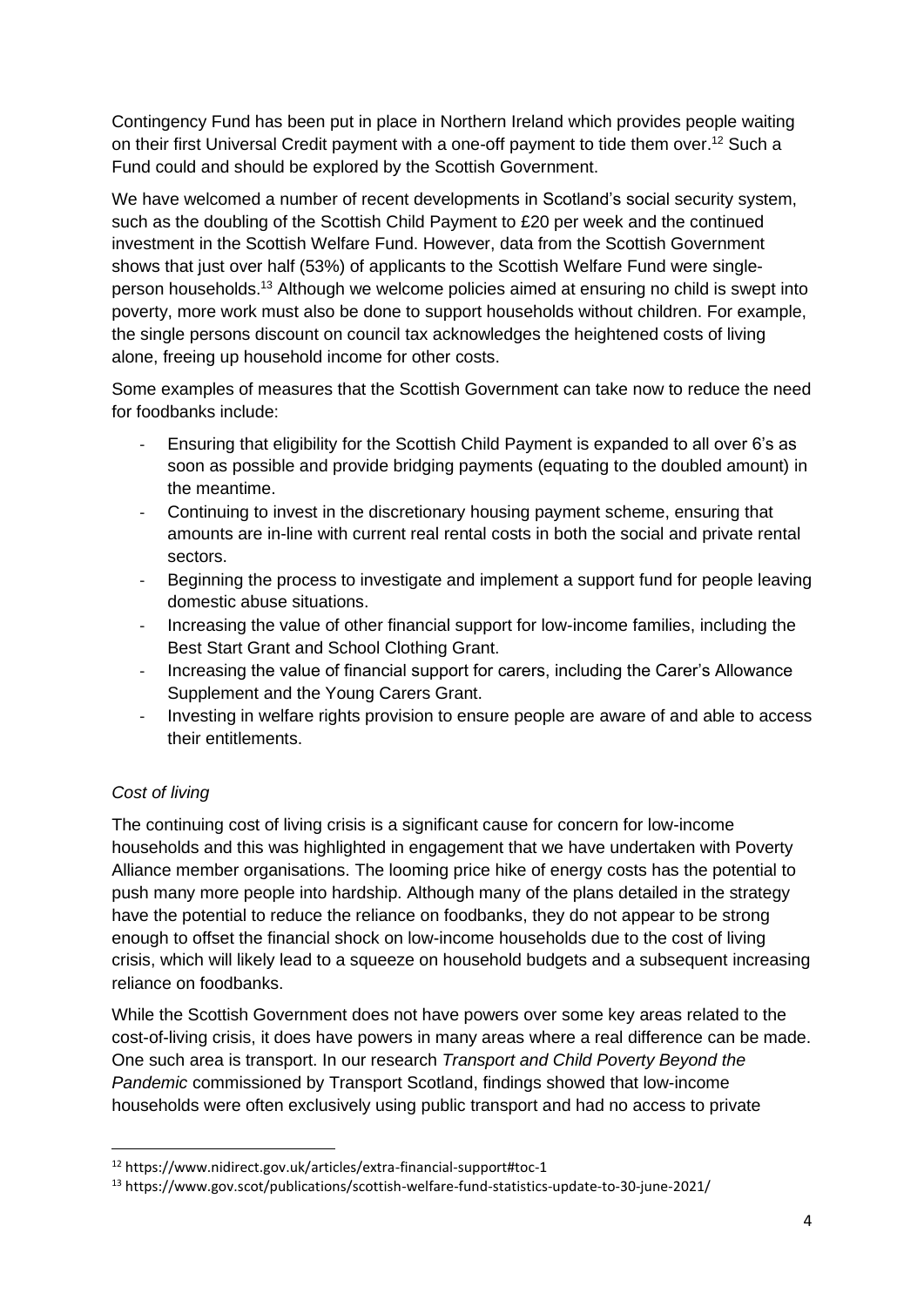transport. Alternatives were limited with support networks such as family and friends cited as the main alternative options for low-income families. This reliance on public transport resulted in participants being disproportionately affected by issues such as availability of different transport modes, the cost of transport and timing and frequency. Transport was required for day-to-day engagement with services and support networks including accessing healthcare, education, childcare, caring responsibilities, employment, shopping and engaging in leisure activities. Transport could either alleviate or exacerbate poverty depending on participants' household circumstances. 14

This is why our *Everyone Aboard* campaign calls for an expansion of free bus travel to made free for all those under the age of 26 and those on low-income benefits.<sup>15</sup> Given we know that the majority people using foodbank are in receipt of low-income benefits<sup>16</sup>, this is a significant policy move which could help redirect cash from travel costs into food costs whilst also tackling the climate emergency and ensuing a Just Transition. Relatedly, free bus travel allows people to access larger supermarkets that often offer cheaper food compared to smaller convenience stores.

### **Response**

#### *Scottish Welfare Fund and other discretionary support*

The Scottish Welfare Fund is a good example of a cash-first approach that allows individuals the help they need when they need it. As such, it is an important intervention that can prevent food bank use by giving people the cash they need so that they do not have to rely on a food bank.

Participants in the A Menu For Change project noted that when their Scottish Welfare Fund applications were successful, they were significantly preferable to going to a food bank or community café as there was the flexibility to not only pay for food but other households essentials. One participant noted that this cash award was preferred as it allowed her son who has a disability and is fussy about what he eats- to choose what he wanted to eat therefore reducing the stress of the situation where a food parcel may not provide food he wants to eat. In contrast, not all experiences were positive with some participants noting confusion around eligibility criteria and unempathetic administrators of the fund.

Additionally, we know that experiences of the SWF vary between local authorities in terms of amount of support allocated, applications being rejected and the timeliness of responses. We know from hearing from people with experiences of applying to the SWF that it is most effective when grants are made quickly, where applications are easy to engage with and when decision-making results in high-quality decisions. To support these experiences, we need additional investment in the SWF to improve its resourcing and administration whilst enabling better promotion of the fund to people who need crisis support. Quick decisions on SWF applications are crucial to reducing the need for any emergency food aid. For the SWF to be a real alternative to food banks, it needs to reach people the same day or they will need emergency food regardless.

<sup>14</sup> [https://www.povertyalliance.org/wp-content/uploads/2021/06/Transport-and-Child-Poverty-Beyond-the-](https://www.povertyalliance.org/wp-content/uploads/2021/06/Transport-and-Child-Poverty-Beyond-the-Pandemic.pdf)[Pandemic.pdf](https://www.povertyalliance.org/wp-content/uploads/2021/06/Transport-and-Child-Poverty-Beyond-the-Pandemic.pdf)

<sup>15</sup> https://www.povertyalliance.org/campaigns/everyone-aboard-campaign/

<sup>16</sup> https://www.trusselltrust.org/wp-content/uploads/sites/2/2021/05/State-of-Hunger-2021-Report-Final.pdf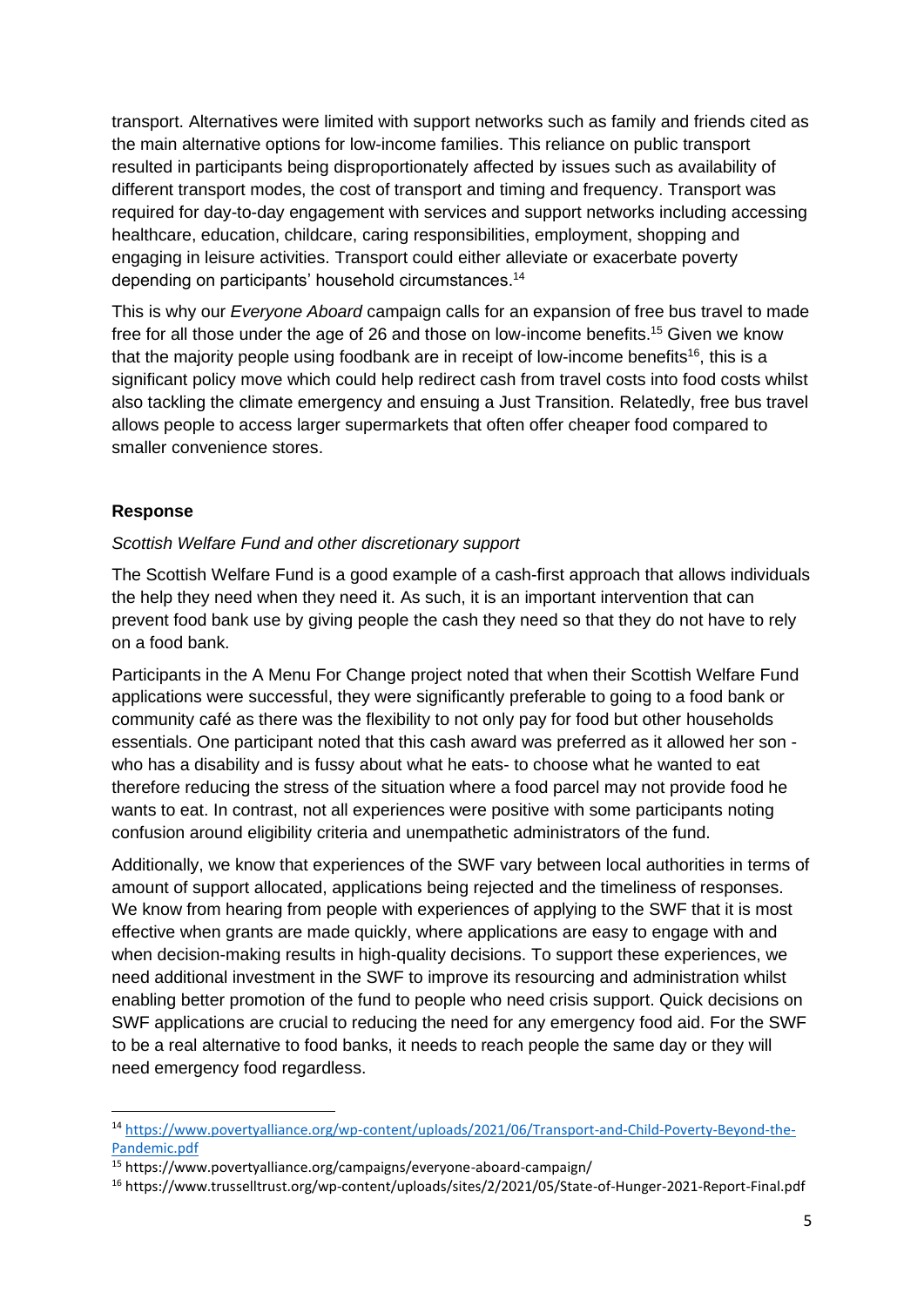We are glad to see the Scottish Government announce a review on the performance and administration of the SWF and hope that the outcomes of this review allow improvements for those turning to it for support.

# *Money Advice*

Access to money advice services and imbedding these in locations such as GPs is a welcome action and should be targeted in areas with high levels of poverty. This should also link into the 'no wrong door' approach to ensure that people in need of financial support can receive the welfare rights advice they require whilst also being linked to local community organisations to provide wrap around support. It is important to note, though, that while money advice services are vital sources of support, we must emphasise that no amount of money advice can mitigate an income crisis, which is the key driver of food bank use.

# *Cash-first approach & Dignified Food Access*

Cash first approaches were identified by our members as working best for empowering people to seek support and access food. Such approaches are rights-focused and enable individuals to meet their own needs as they see fit, while reducing the stigma associated with other forms of support.

This was evidenced in the A Menu For Change report<sup>17</sup> which found that that shame is one of the key barriers facing people experiencing food insecurity; often preventing them from seeking support. Addressing stigma and in particular the stigmatisation of poverty must be central to ensuring dignified food access.

We would be keen to see more direct work by the Scottish Government to tackle the stigmatised nature of poverty perhaps through embedding lessons about poverty into schools, communication campaigns raising awareness of the difficult choices people in poverty have to make and tackling misrepresentation of people facing poverty by some media outlets – fighting the negative narratives pushed such as 'benefit scroungers'. The Cost of the School Day (CoSD) initiative, developed by the Child Poverty Action Group in Scotland is an important example of a practical approach to addressing the practices in schools that can led to children from low incomes families feeling stigmatised. It is important that the lessons from the programme are learned and applied to approaches to ending the need for foodbanks in Scotland.

As previously stated, the most direct way that the Scottish Government can reduce the shame felt by people facing food insecurity is to take a cash first approach and ensure that all people in Scotland have enough income to afford to buy the food they need.

## **What more we plan to do**

### *Explore Minimum Income Guarantee and Universal Basic Services*

We support the exploration of implementing a Minimum Income Guarantee and Universal Basic Services. It is important to be clear, though, that both a Minimum Income Guarantee

<sup>17</sup> <https://amenuforchange.files.wordpress.com/2020/01/found-wanting-a-menu-for-change-final.pdf>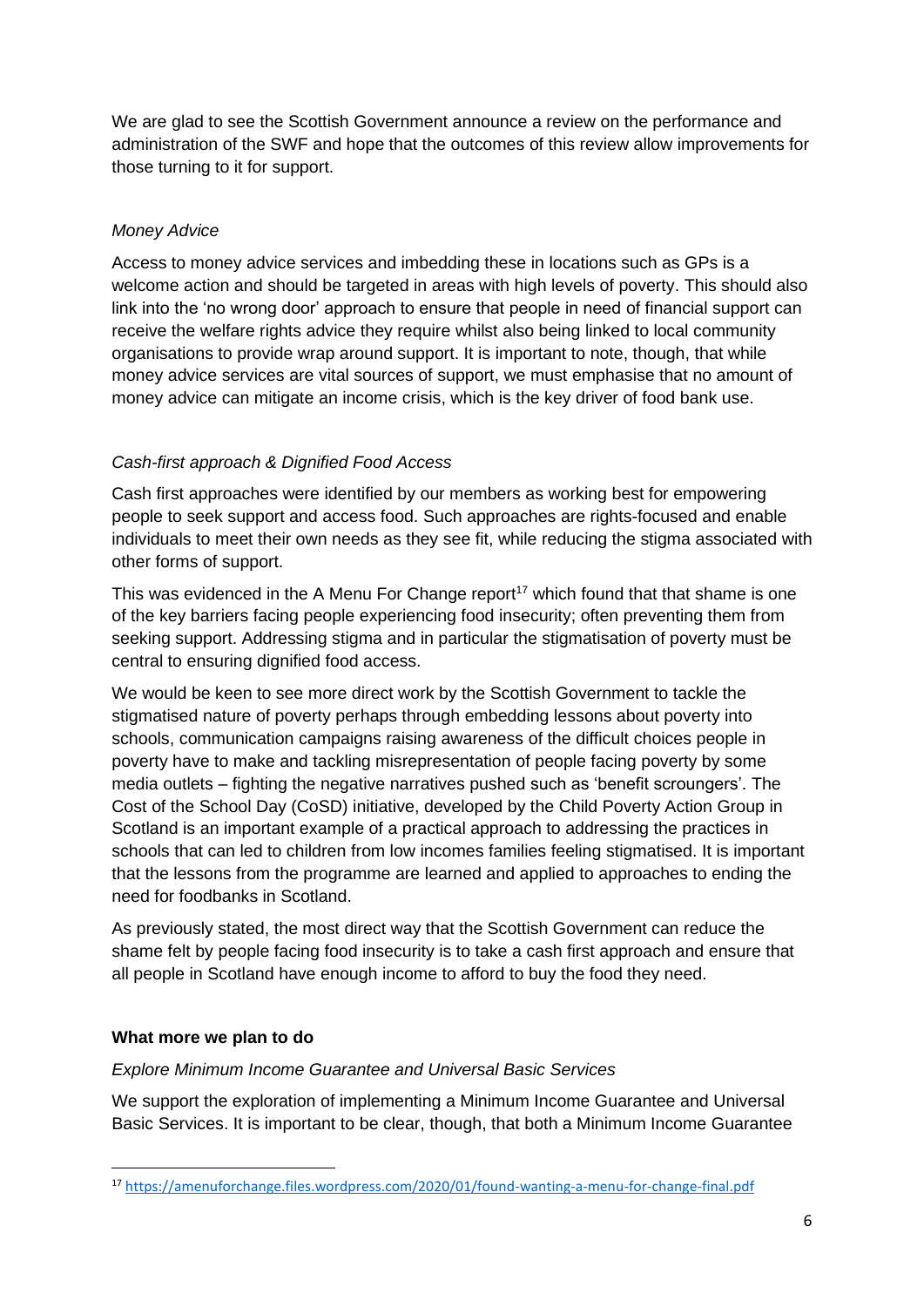(MIG) and a Universal Basic Services (UBS) approach are long-term goals. Key to the delivery of both MIG and UBS should be practical steps to increase incomes towards a recognised minimum income standard. This means building on the increase to SCP and applying an adequacy measure to Scottish social security entitlements.

# *Pilot the use of shopping vouchers in place of foodbank referrals*

Our members raised some concerns regarding the use of food vouchers in place of foodbank referrals and again reiterated their preference for cash first approaches or pre-paid cards. For example, vouchers can be withheld in circumstances of domestic abuse. On a practical note, vouchers can place limits on the range of food shops available to the person in receipt of them depending on which shops choose to take part or have an awareness of the voucher scheme. This also places further strain on households who may have dietary needs due to health or religious practices as participating stores may not cater for their needs.

However, there may be some occasions where this may be preferred, for example our members raised the example of cases of financial domestic abuse where money may be withheld. On this however we would suggest consulting with organisations such as Engender who are better placed to advise. Overall, piloting the use of vouchers is inconsistent with the vision for a cash-first response to food insecurity and we would instead strongly favour cash-first approaches.

# **2. Do you think that the actions underway will help to reduce the need for food banks as a primary response to food insecurity? [Y/N/Don't Know]**

Yes

**3. Do you think that the suggestions for what more we plan to do will help to reduce the need for food banks as a primary response to food insecurity? [Y/N/Don't Know]**

Yes

# **4. Is there anything else that you think should be done with the powers we have at a national or local level to reduce the need for food banks as a primary response to food insecurity? [Open comment]**

Although we answered Yes to both questions 2 and 3, there are a number of areas we believe require further exploration and policy intervention in order to end the need for foodbanks as a primary response to food insecurity.

# *Rural Poverty/Geography*

One aspect that the strategy does not consider in any great detail is the issue of geography, and in particular rurality. Poverty Alliance members emphasise that people facing food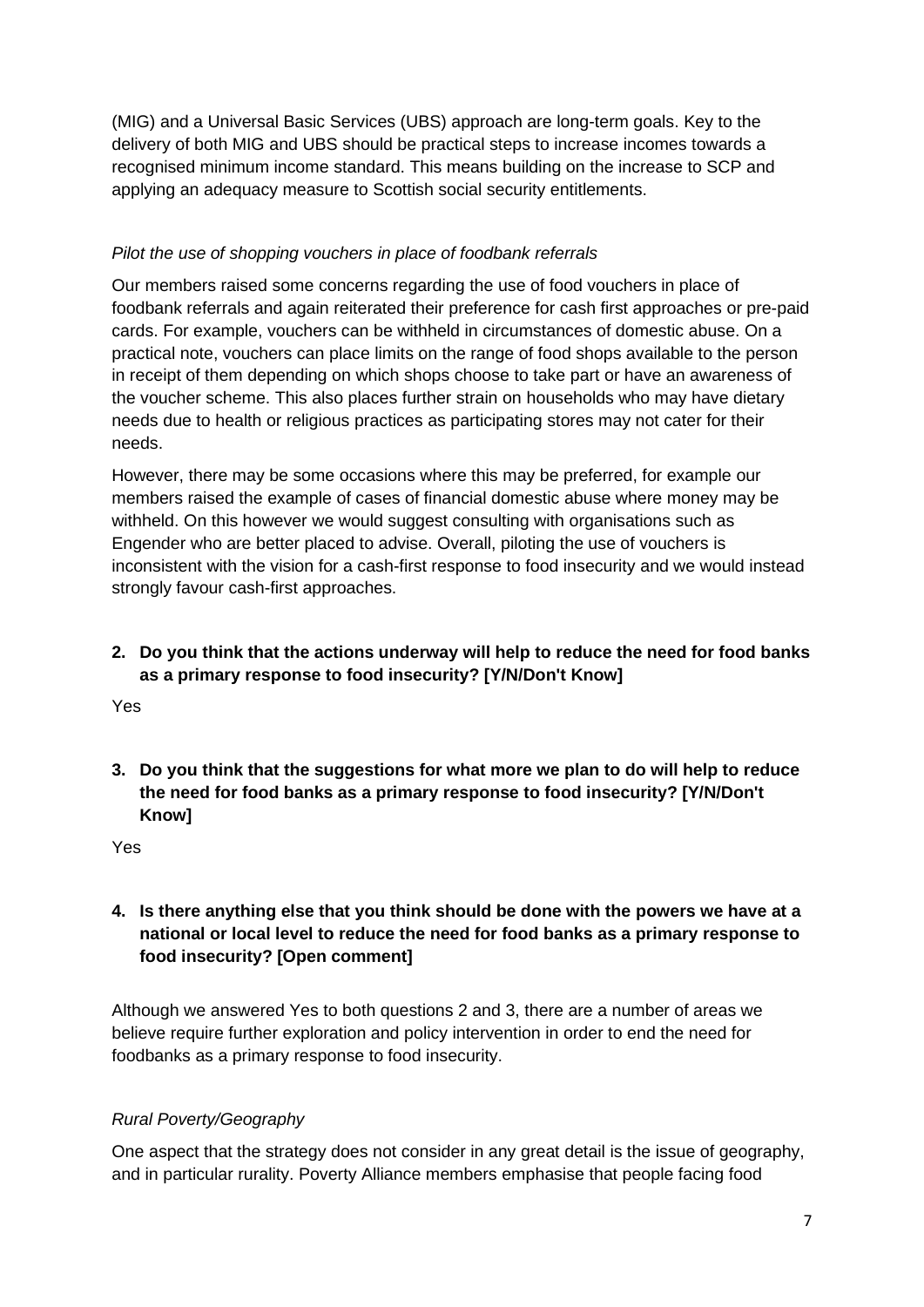insecurity who live in rural areas face combined issues surrounding not just affording food, but also the lack of available shops and unaffordable or inaccessible public transport to reach what few shops are available.

As stated previously in this submission, a further expansion of free bus travel would help to mitigate at least some of challenge for people living in rural areas. More broadly, we would welcome further consideration of how the interventions detailed within the strategy will be delivered in rural areas, and whether such areas require different types or scales of intervention.

### *People with No Recourse to Public Funds Status*

A further concern we have is the lack of meaningful action for people with NRPF status. Having consulted with the Scottish Refugee Council, we believe that there is a significant opportunity for the Scottish Government to intervene with the powers it currently possesses to reduce the high levels of food insecurity faced by people in the asylum system.

As noted previously, the primary cause of food insecurity is inadequate income and asylum seekers who are in receipt of asylum support, receive only £5.66 per day making food insecurity an ever-present feature of their day to day life. These rates mean that poverty is built into the asylum system, because people do not have the opportunity to access income through employment or social security.

Most social security support delivered by the Scottish Government is not available to asylum seekers. For example, families in the asylum system are unable to access the Scottish Child Payment. In other devolved nations, people with NRPF status can access other support mechanism For example, the Welsh Discretionary Assistance Fund is payable to people with NRPF status but the Scottish Welfare Fund is not. This is one example where expanding eligibility can make significant changes for people with NRPF status living in Scotland. The Scottish Government should explore all possible legal and legislative options for widening access to the Scottish Child Payment, and to other forms of social security support, to people in the asylum system.

Relatedly, the Scottish Refugee Council noted that people in the asylum system have significant numbers of appointments due to the legal processes that they are going through and they often talk about having to choose between the cost of travel to appointments and adequate food for that day. This is another situation where the calls from our Everyone Aboard campaign would ease the financial pressure on this group. Our call for the extension of free bus travel for under 25's will help this group significantly as they will no longer have to make these choices, this call has also been echoed by the Voices Network who are campaigning for free travel to be extended to all asylum applicants.

#### *Students*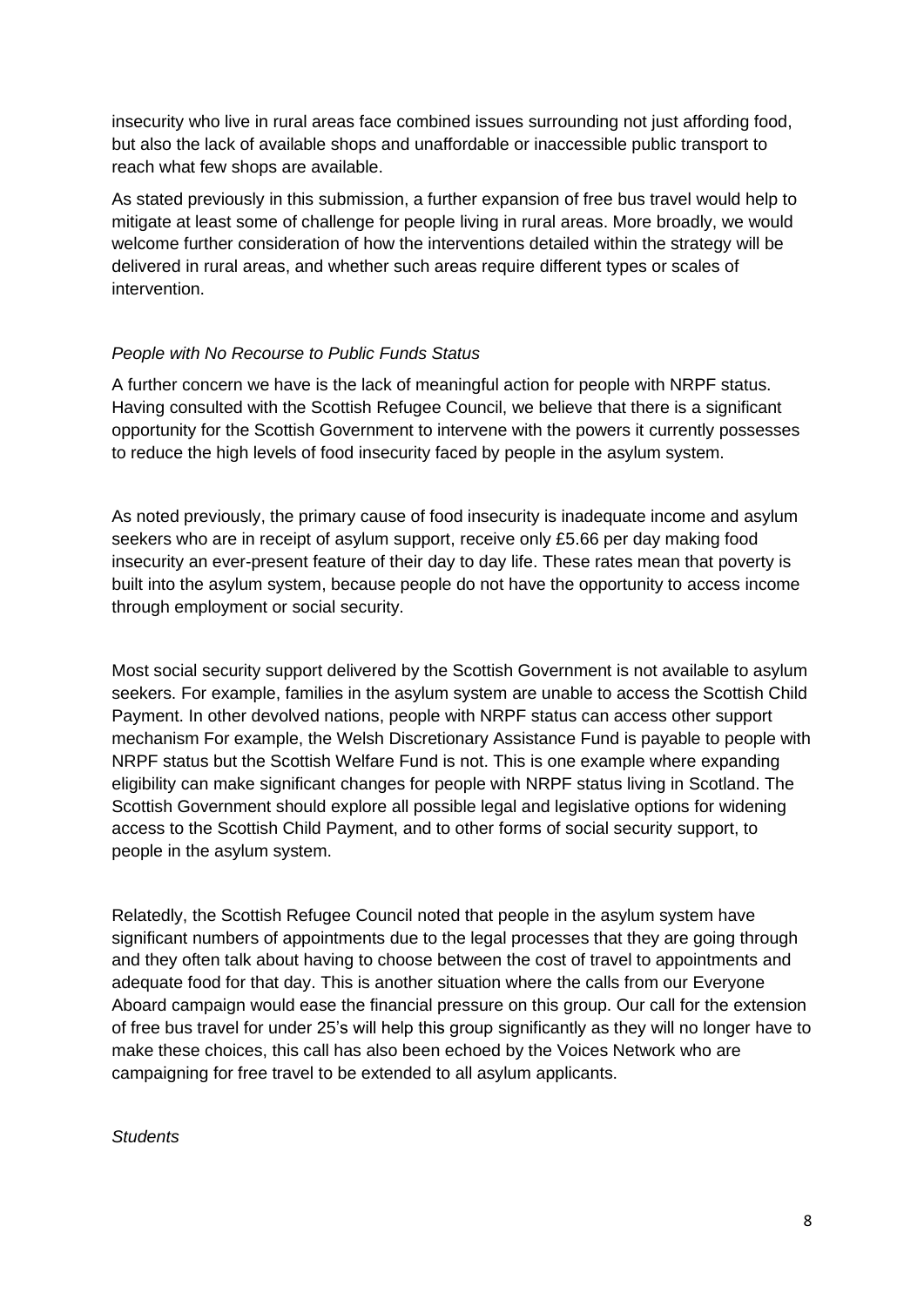Student loans and grants through Scottish Awards Agency Scotland (SAAS) are a significant investment, allowing people from all income backgrounds to access further and higher education. However, research by the National Union of Students Scotland shows that after average housing costs for student accommodation, many students are left with only £22 a week to afford food and other necessities.<sup>18</sup> Students are unable to apply for the majority of social security benefits and are more often in insecure, low-paid work. For students who may be older, estranged or have additional responsibilities such as childcare or care, they may not have the option of accessing additional income from parents or work. Additionally, SAAS payments stop over the summer period leaving many students with no income and an inability to apply for social security. Particularly in relation to hiking student housing costs<sup>19</sup> and the cost of living crisis, the efficiency of the amount of student loan payments is a further area for consideration in relation to food insecurity.

## *Housing*

A Menu For Change also highlighted the need to look at food insecurity in relation to other sectors such as housing. In both the social and private rented sectors, rents have increased often above the rate of inflation.<sup>20 21</sup> The report highlighted that limitations on social security allowances such as housing benefit means that it is becoming less likely that benefit payments cover the full rent amount adding further pressure on household budgets.<sup>22</sup> This causes huge strains for low-income households when rents are often too high for people on the lowest incomes even in the social sector. We welcome the Scottish Government's commitment to build more affordable housing, including significant investment in social housing but we need to emphasise that 'affordable' housing has different meanings to different people. We welcome discussions about how best to ensure housing is affordable for all including the exploration of the delivery of rent controls.

Practically, when building new homes, the Scottish Government must ensure new homes are placed are in areas where affordable food shops are accessible, expanding on learning from the 20-minute neighbourhood initiative.<sup>23</sup>

## *Efficient funding of the third sector*

In both the A Menu for Change programme and the Get Heard Scotland report, the role of community organisations was highlighted as a significant support mechanism for people facing insecure incomes. These organisations continually provide support to people facing food insecurity through methods such as food parcels, emotional support and even more informal support such as helping with school uniforms by giving used clothing.<sup>24</sup> This support

[statement/pages/5/](https://www.gov.scot/publications/scotlands-fourth-national-planning-framework-position-statement/pages/5/)

<sup>18</sup> <https://www.nus-scotland.org.uk/articles/student-rent-rises-34>

<sup>&</sup>lt;sup>19</sup> See 18

<sup>20</sup> <https://www.gov.scot/publications/private-sector-rent-statistics-scotland-2010-2021/pages/9/>

<sup>21</sup> <https://www.gov.scot/publications/social-tenants-scotland-2017/pages/7/>

<sup>22</sup> <https://amenuforchange.files.wordpress.com/2020/01/found-wanting-a-menu-for-change-final.pdf>

<sup>&</sup>lt;sup>23</sup> [https://www.gov.scot/publications/scotlands-fourth-national-planning-framework-position-](https://www.gov.scot/publications/scotlands-fourth-national-planning-framework-position-statement/pages/5/)

<sup>24</sup> [https://www.povertyalliance.org/wp-](https://www.povertyalliance.org/wp-content/uploads/2021/11/TPA_GHS_Project_Research_Report_FINAL_proof_02-1.pdf)

[content/uploads/2021/11/TPA\\_GHS\\_Project\\_Research\\_Report\\_FINAL\\_proof\\_02-1.pdf](https://www.povertyalliance.org/wp-content/uploads/2021/11/TPA_GHS_Project_Research_Report_FINAL_proof_02-1.pdf)